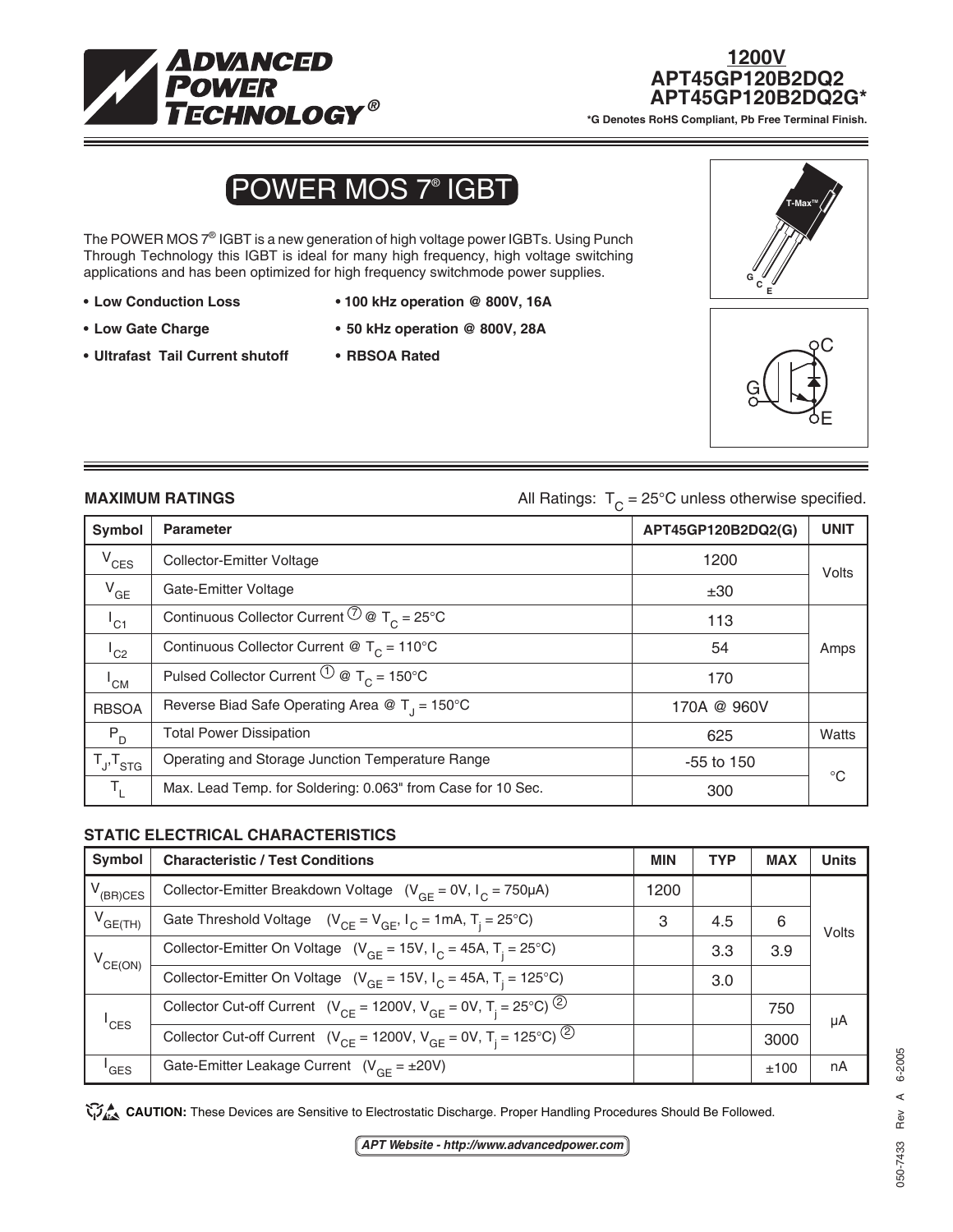### **DYNAMIC CHARACTERISTICS**

### **APT45GP120B2DQ2(G)**

| <b>Symbol</b>                                   | Characteristic                                | <b>Test Conditions</b>                                                                      | <b>MIN</b> | <b>TYP</b> | <b>MAX</b> | <b>UNIT</b> |
|-------------------------------------------------|-----------------------------------------------|---------------------------------------------------------------------------------------------|------------|------------|------------|-------------|
| $\overline{C}_{\rm ies}$                        | Input Capacitance                             | Capacitance                                                                                 |            | 3995       |            |             |
| $\overline{C}_{\text{oes}}$                     | <b>Output Capacitance</b>                     | $V_{GE} = 0V$ , $V_{CE} = 25V$                                                              |            | 300        |            | pF          |
| $\overline{C}_{\underline{res}}$                | Reverse Transfer Capacitance                  | $f = 1$ MHz                                                                                 |            | 55         |            |             |
| $V_{GEP}$                                       | Gate-to-Emitter Plateau Voltage               | Gate Charge                                                                                 |            | 7.5        |            | $\vee$      |
| $\mathsf{Q}_{\mathsf{g}}$                       | Total Gate Charge 3                           | $V_{GF}$ = 15V                                                                              |            | 185        |            |             |
| $\rm \bar{Q}_{\underline{ge}}$                  | Gate-Emitter Charge                           | $V_{CF} = 600V$                                                                             |            | 25         |            | nC          |
| $\mathsf{Q}_\mathsf{gc}$                        | Gate-Collector ("Miller") Charge              | $I_C = 45A$                                                                                 |            | 80         |            |             |
| <b>RBSOA</b>                                    | Reverse Bias Safe Operating Area              | $T_1 = 150^{\circ}C$ , $R_6 = 5\Omega$ , $V_{GE} =$<br>15V, $L = 100 \mu H, V_{CE} = 960 V$ | 170        |            |            | A           |
| $t_{d(0n)}$                                     | Turn-on Delay Time                            | Inductive Switching (25°C)                                                                  |            | 18         |            |             |
| $t_{r}$                                         | <b>Current Rise Time</b>                      | $V_{CC}$ = 600V                                                                             |            | 29         |            | ns          |
| $\overline{t}_{d(\underline{off})}$             | Turn-off Delay Time                           | $V_{GF}$ = 15V                                                                              |            | 100        |            |             |
| $t_{f}$                                         | <b>Current Fall Time</b>                      | $I_C = 45A$                                                                                 |            | 38         |            |             |
| $\overline{E}_{\underline{on1}}$                | Turn-on Switching Energy 4                    | $R_G = 5\Omega$                                                                             |            | 900        |            |             |
| $E_{\underline{on2}}$                           | Turn-on Switching Energy (Diode) <sup>5</sup> | $T_{1} = +25^{\circ}C$                                                                      |            | 1870       |            | μJ          |
| $E_{\text{off}}$                                | Turn-off Switching Energy <sup>6</sup>        |                                                                                             |            | 905        |            |             |
| $t_{d(on)}$                                     | Turn-on Delay Time                            | Inductive Switching (125°C)                                                                 |            | 18         |            |             |
| $t_{r}$                                         | <b>Current Rise Time</b>                      | $V_{CC} = 600V$                                                                             |            | 29         |            | ns          |
| $t_{d(off)}$                                    | Turn-off Delay Time                           | $V_{GE}$ = 15V                                                                              |            | 150        |            |             |
| $t_{f}$                                         | <b>Current Fall Time</b>                      | $I_C = 45A$                                                                                 |            | 80         |            |             |
| $\tilde{\mathsf{E}}_{\underline{\mathsf{on1}}}$ | Turn-on Switching Energy 4                    | $R_G = 5\Omega$                                                                             |            | 900        |            |             |
| $\mathsf{E}_{\underbar{\mathrm{on}}2}$          | Turn-on Switching Energy (Diode) <sup>5</sup> | $T_{1}$ = +125°C                                                                            |            | 3080       |            | μJ          |
| $\mathsf{E}_{\mathsf{off}}$                     | Turn-off Switching Energy <sup>6</sup>        |                                                                                             |            | 2255       |            |             |

### **THERMAL AND MECHANICAL CHARACTERISTICS**

| <b>Symbol</b>          | <b>Characteristic</b>    | <b>MIN</b> | <b>TYP</b> | <b>MAX</b> | UNIT          |
|------------------------|--------------------------|------------|------------|------------|---------------|
| $R_{\theta \text{JC}}$ | Junction to Case (IGBT)  |            |            | .20        | $\degree$ C/W |
| $R_{\theta$ JC         | Junction to Case (DIODE) |            |            | .61        |               |
| $W_{+}$                | Package Weight           |            | 5.9        |            | gm            |

- 1 Repetitive Rating: Pulse width limited by maximum junction temperature.
- 2 For Combi devices, I<sub>ces</sub> includes both IGBT and FRED leakages
- 3 See MIL-STD-750 Method 3471.
- $4.4$  E<sub>on1</sub> is the clam ped inductive turn-on-energy of the IGBT only, without the effect of a commutating diode reverse recovery current adding to the IGBT turn-on loss. (See Figure 24.)
- $5 E_{\text{on}}$  is the clamped inductive turn-on energy that includes a commutating diode reverse recovery current in the IGBT turn-on switching loss. (See Figures 21, 22.)
- 6 E<sub>off</sub> is the clamped inductive turn-off energy measured in accordance with JEDEC standard JESD24-1. (See Figures 21, 23.)
- 7 Continuous current limited by package lead temperature.

**APT Reserves the right to change, without notice, the specifications and information contained herein.**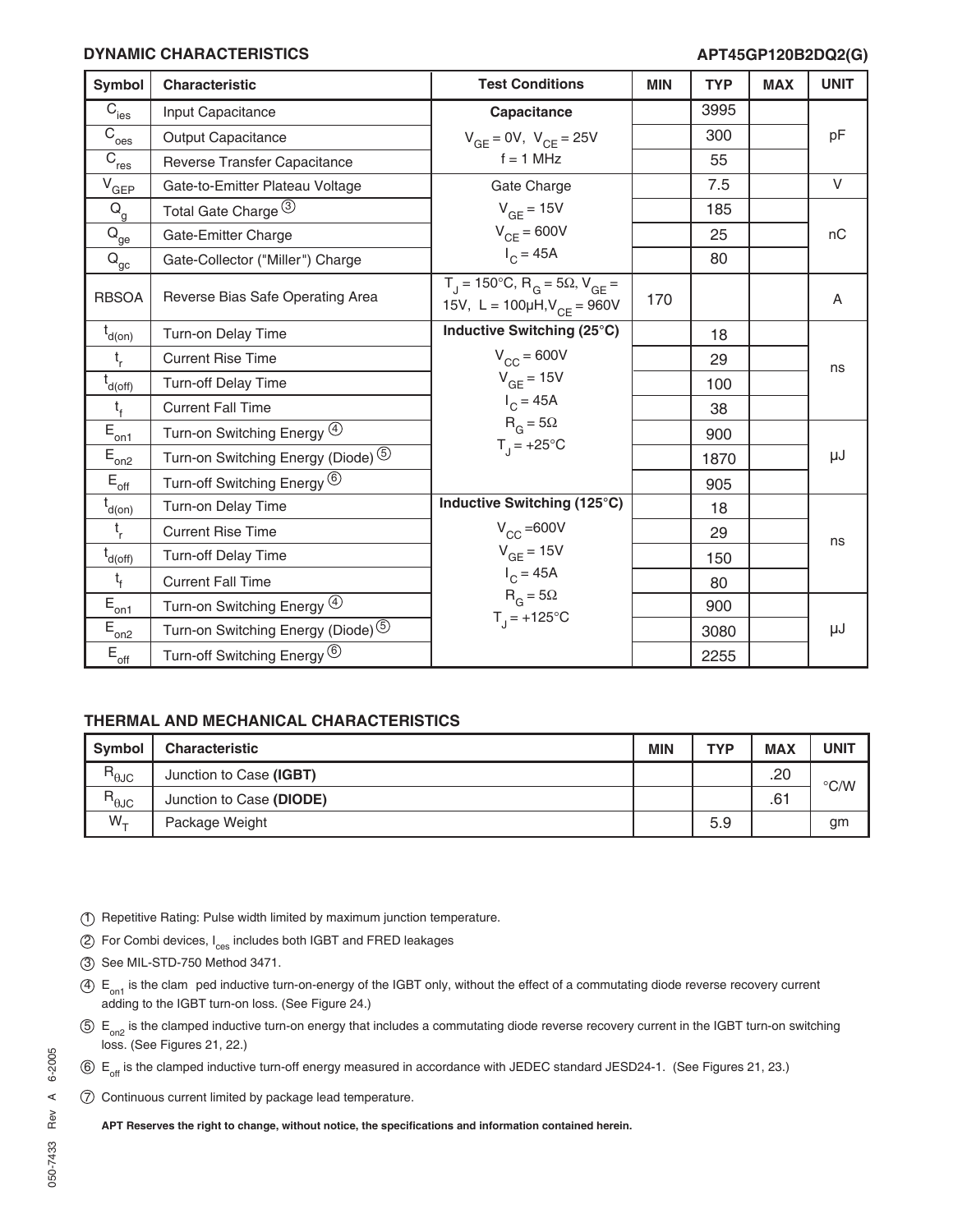

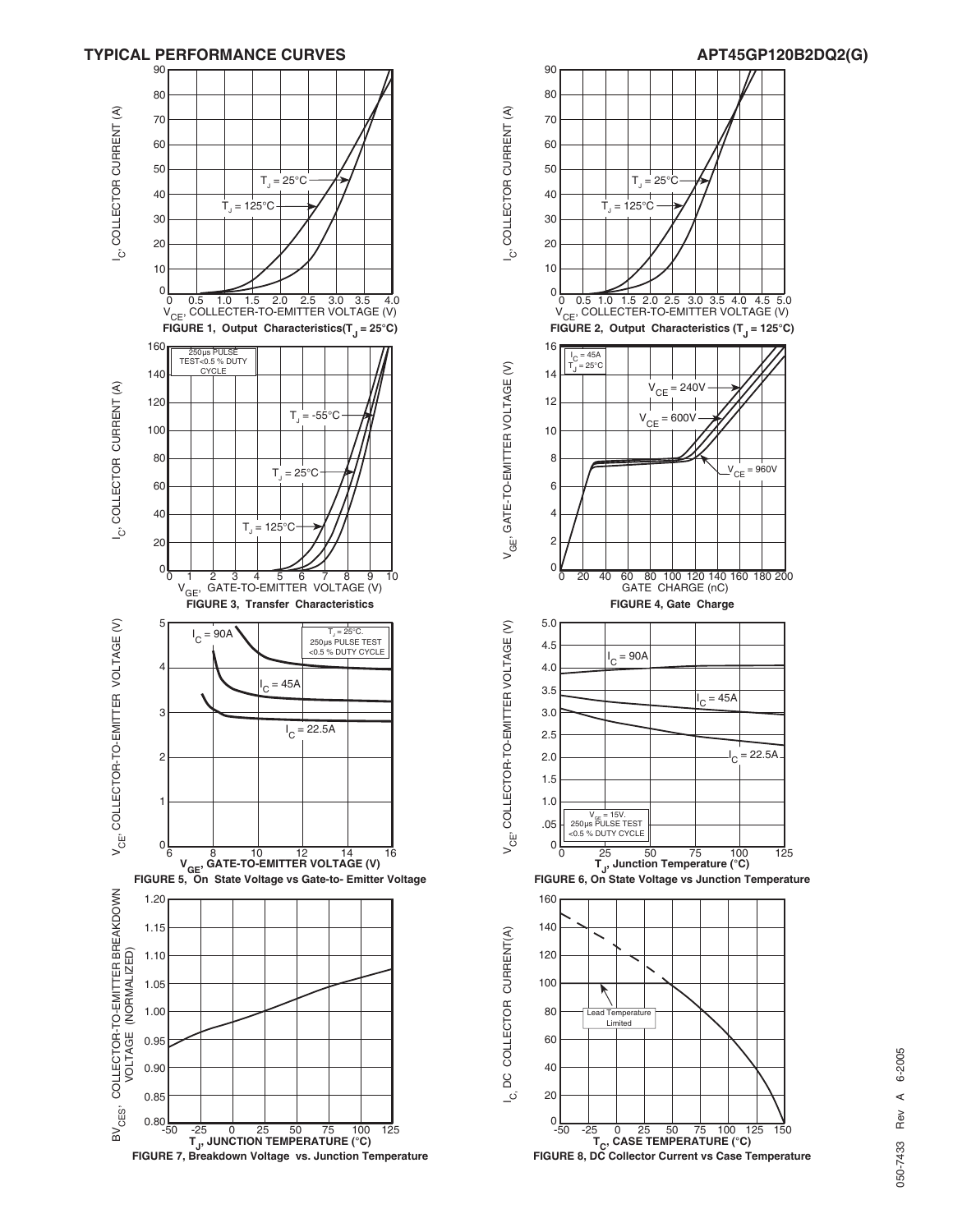







**FIGURE 16, Switching Energy Losses vs Junction Temperature**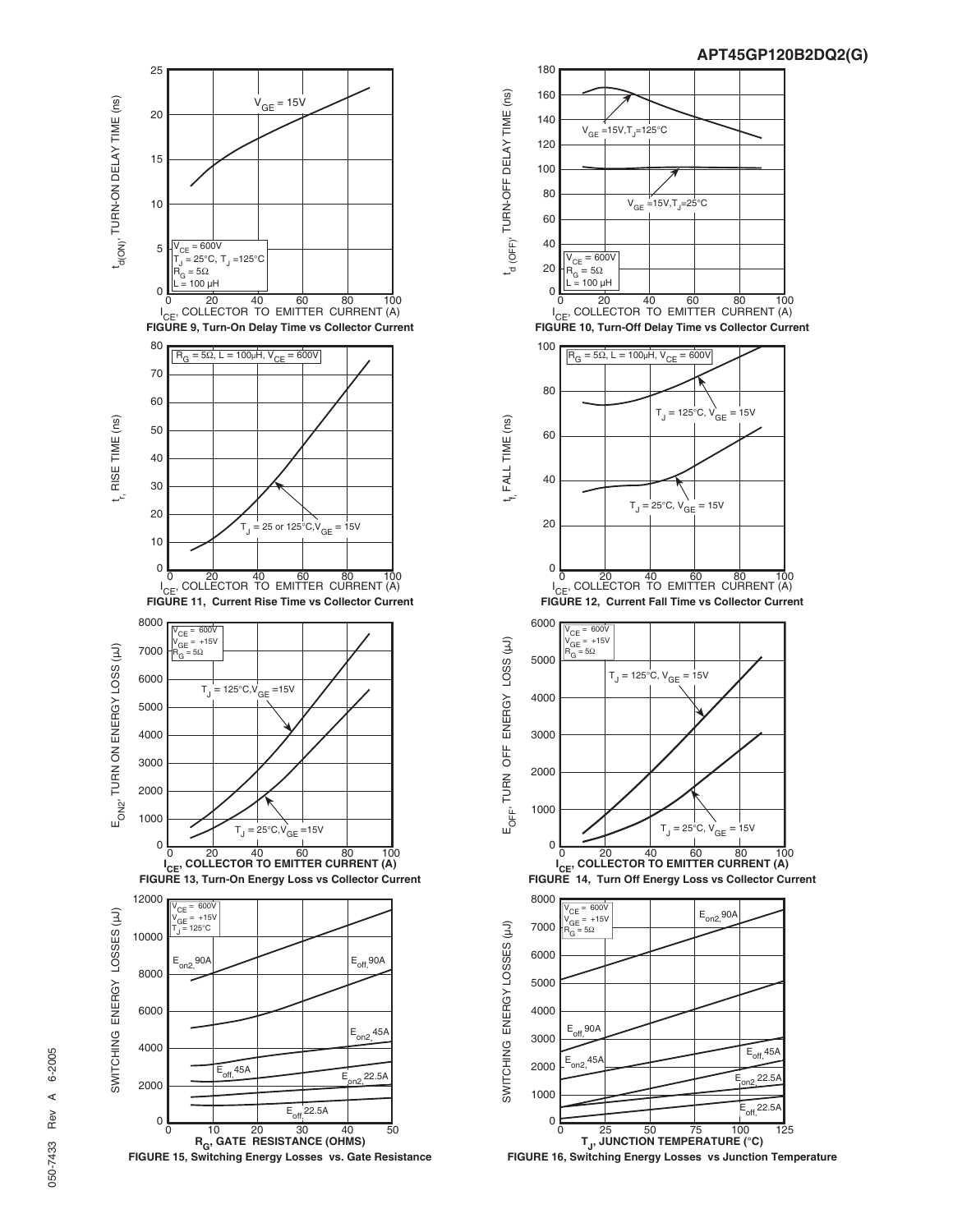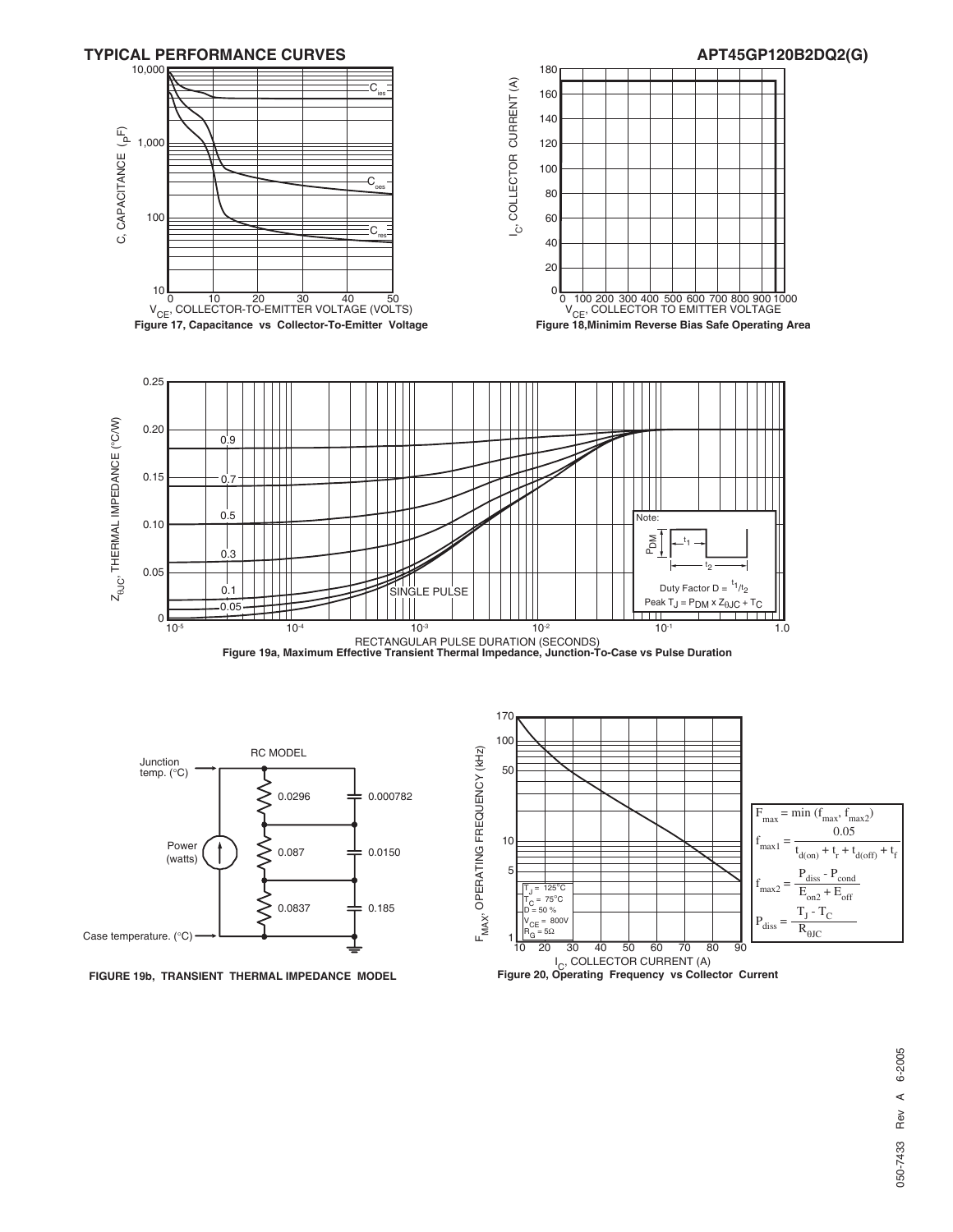

**Figure 21, Inductive Switching Test Circuit**



**Figure 22, Turn-on Switching Waveforms and Definitions**



**Figure 23, Turn-off Switching Waveforms and Definitions**



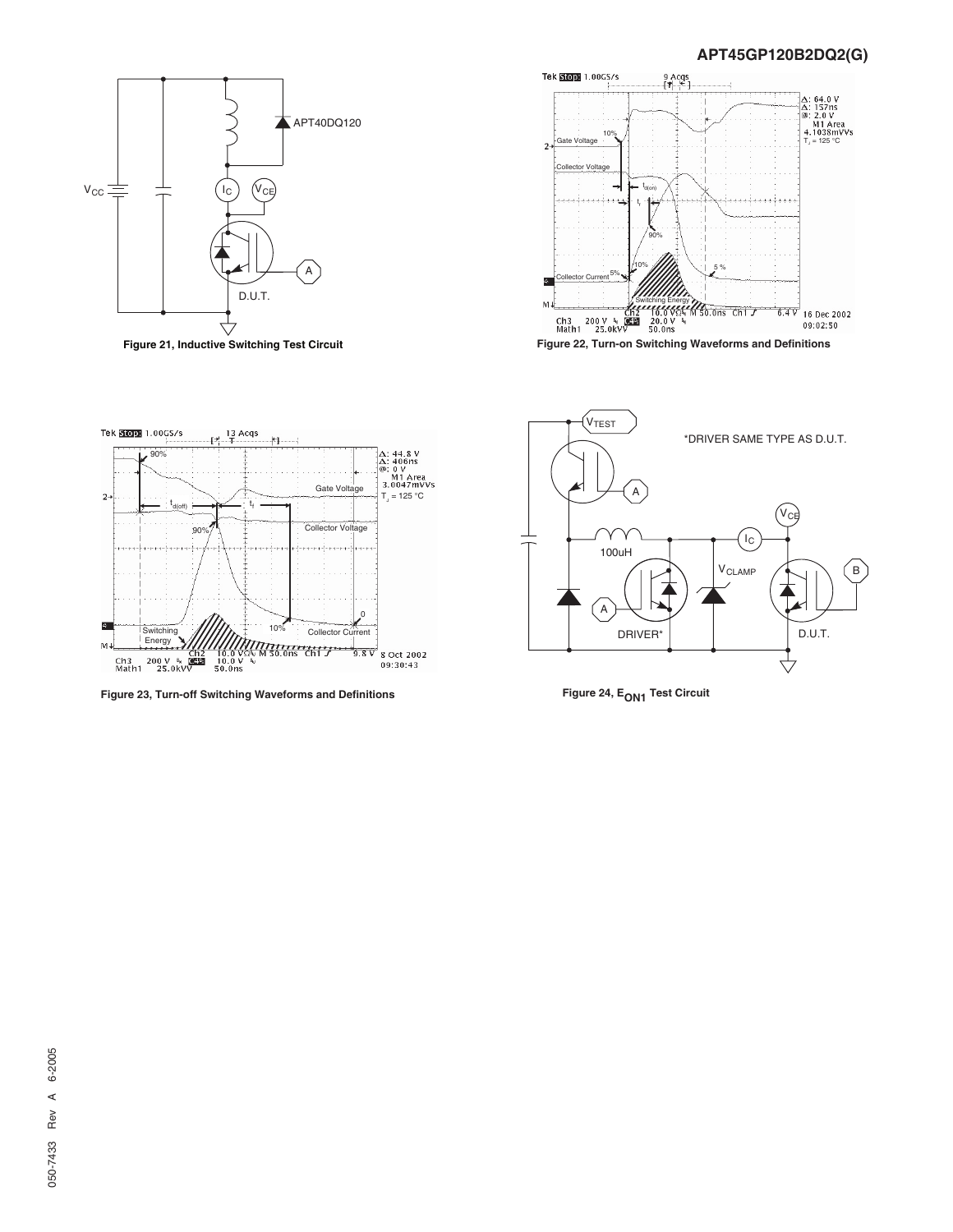## **ULTRAFAST SOFT RECOVERY ANTI-PARALLEL DIODE**

| <b>MAXIMUM RATINGS</b> |  |  |  |  |  |
|------------------------|--|--|--|--|--|
|------------------------|--|--|--|--|--|

All Ratings:  $T_c = 25^{\circ}$ C unless otherwise specified.

| Symbol               | <b>Characteristic / Test Conditions</b>                                   | APT45GP120B2DQ2(G) | <b>UNIT</b> |
|----------------------|---------------------------------------------------------------------------|--------------------|-------------|
| $I_E(AV)$            | Maximum Average Forward Current $(T_c = 112^{\circ}C$ , Duty Cycle = 0.5) | 40                 |             |
| I <sub>E</sub> (RMS) | RMS Forward Current (Square wave, 50% duty)                               | 63                 | Amps        |
| 'FSM                 | Non-Repetitive Forward Surge Current $(T_1 = 45^{\circ}C, 8.3ms)$         | 210                |             |

### **STATIC ELECTRICAL CHARACTERISTICS**

| Symbol  | <b>Characteristic / Test Conditions</b> |                                      | <b>MIN</b> | <b>TYP</b> | <b>MAX</b> | <b>UNIT</b> |
|---------|-----------------------------------------|--------------------------------------|------------|------------|------------|-------------|
| $V_{E}$ | <b>Forward Voltage</b>                  | I <sub>=</sub> = 45A                 |            | 2.9        |            | Volts       |
|         |                                         | $I = 90A$                            |            | 3.56       |            |             |
|         |                                         | $I_c = 40A$ , T <sub>1</sub> = 125°C |            | 2.28       |            |             |

### **DYNAMIC CHARACTERISTICS**

| Symbol                     | <b>Characteristic</b>                                                                          | <b>Test Conditions</b>                                                               | <b>MIN</b> | <b>TYP</b> | <b>MAX</b> | <b>UNIT</b> |
|----------------------------|------------------------------------------------------------------------------------------------|--------------------------------------------------------------------------------------|------------|------------|------------|-------------|
| $t_{rr}$                   | Reverse Recovery Time $I_F = 1A$ , $di_F/dt = -100A/\mu s$ , $V_B = 30V$ , $T_A = 25^{\circ}C$ |                                                                                      |            | 26         |            |             |
| $t_{rr}$                   | Reverse Recovery Time                                                                          | $I_F = 40A$ , di <sub>F</sub> /dt = -200A/µs<br>$V_B = 800V$ , $T_C = 25^{\circ}C$   |            | 350        |            | ns          |
| $\mathsf{Q}_{\mathsf{rr}}$ | Reverse Recovery Charge                                                                        |                                                                                      |            | 570        |            | nC          |
| <sup>'</sup> RRM           | Maximum Reverse Recovery Current                                                               |                                                                                      |            | 4          |            | Amps        |
| $t_{rr}$                   | <b>Reverse Recovery Time</b>                                                                   | $I_F = 40A$ , di <sub>F</sub> /dt = -200A/µs<br>$V_p = 800V$ , $T_c = 125^{\circ}C$  |            | 430        |            | ns          |
| $Q_{rr}$                   | Reverse Recovery Charge                                                                        |                                                                                      |            | 2200       |            | nC          |
| <sup>'</sup> RRM           | Maximum Reverse Recovery Current                                                               |                                                                                      |            | 9          |            | Amps        |
| $t_{rr}$                   | Reverse Recovery Time                                                                          | $I_F = 40A$ , di <sub>F</sub> /dt = -1000A/µs<br>$V_B = 800V$ , $T_C = 125^{\circ}C$ |            | 210        |            | ns          |
| $Q_{rr}$                   | Reverse Recovery Charge                                                                        |                                                                                      |            | 3400       |            | nC.         |
| 'RRM                       | Maximum Reverse Recovery Current                                                               |                                                                                      |            | 29         |            | Amps        |

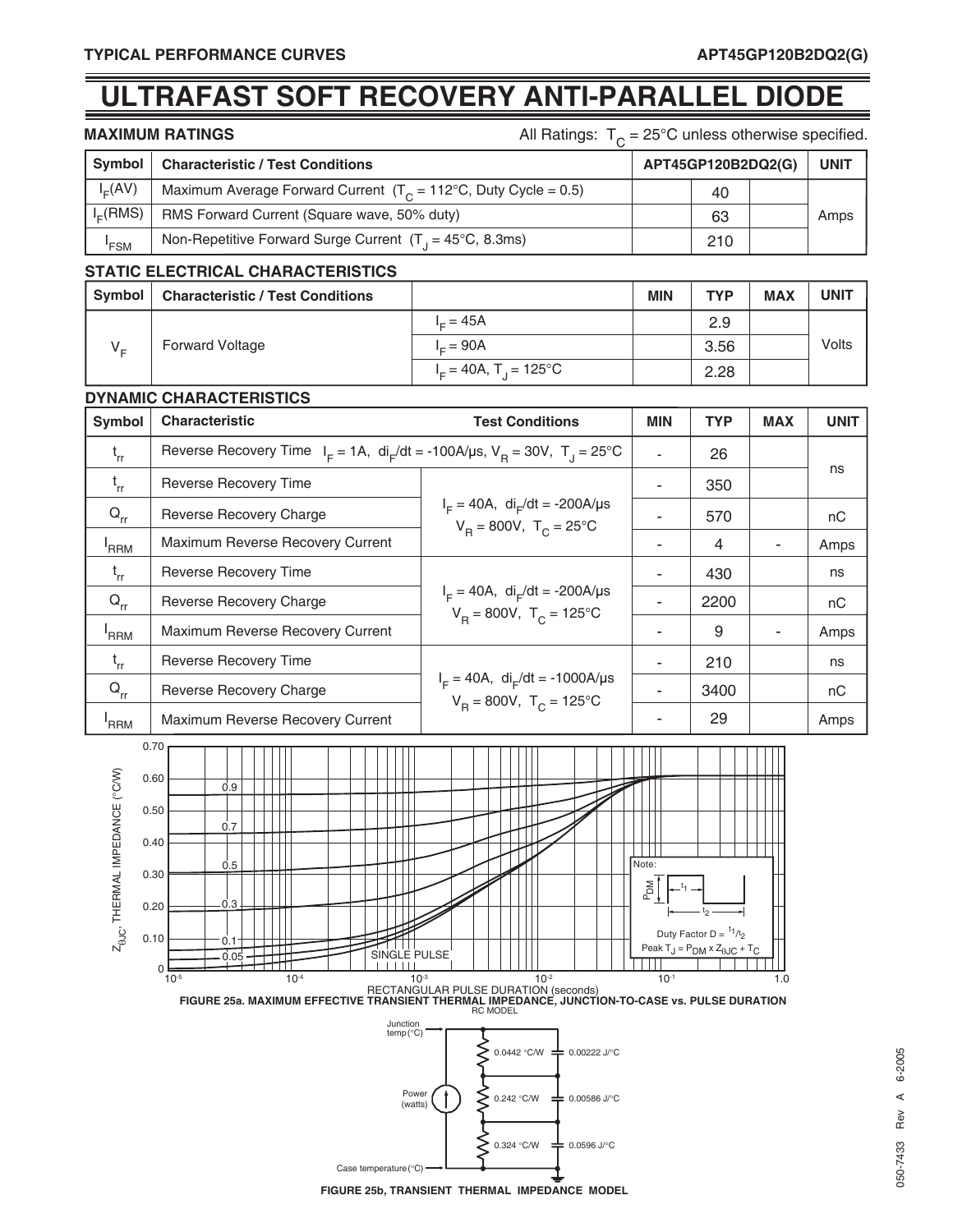### **APT45GP120B2DQ2(G)**